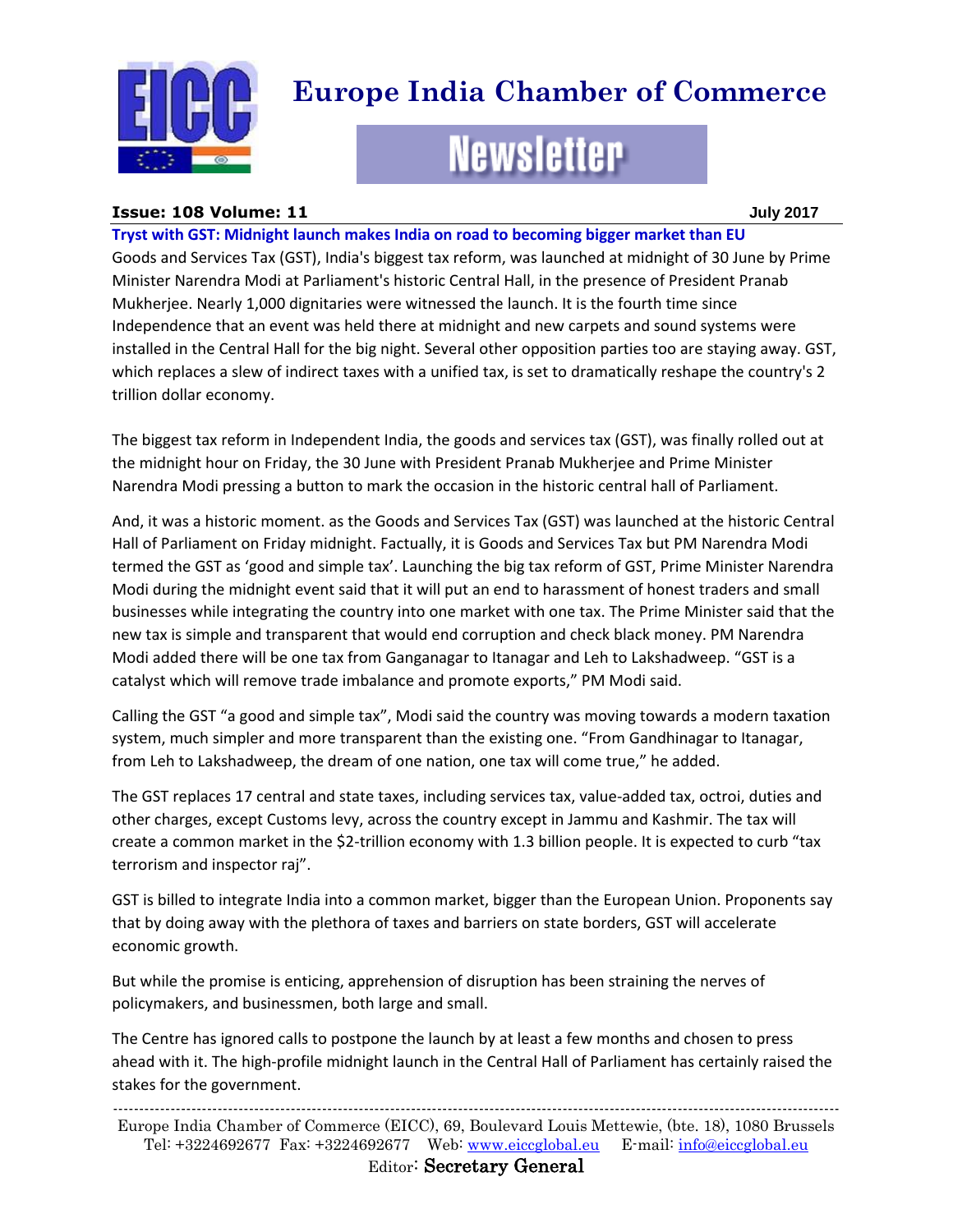- 2 -

However, the government is seeking to buffer the initial bumps, which, it concedes, can't be avoided because of the scale of the task and the size of the country.

#### *GST – the most awaited reform:*

Much has been talked about the genesis of GST, but very little is known about its origin. Incidentally, in 1986, former finance minister VP Singh introduced Modified Value Added Tax (MODVAT) under the Rajiv Gandhi government. MODVAT was believed to be somewhat similar to GST.

The MODVAT is believed to have laid foundation for the idea of a unified taxation law in India. After Rajiv Gandhi, it was Narsimha Rao government under which former prime minister Manmohan Singh, who was the then finance minister, endorsed Value Added Tax. After Narsimha Rao government, under the BJP-led government under Atal Bihari Vajpayee then finance minister Yashwant Sinha worked towards abating the dispute over sales tax.

It was in 2000, when the Vajpayee government agreed to have a discussion over GST. The BJP government, in order to create a roadmap for the implementation of GST, formed a committee under the leadership of the then finance minister of West Bengal Asim Dasgupta.

Tracing the trajectory of the law, it can be said that GST has been in the pipeline for the last 17 years. Now that the historic moment has come, PM Modi and his entourage are most likely to use it during their rallies for the 2019 Assembly elections.

### *Bribes, borders and middlemen: Why India's GST is a game changer:*

Rolling a truck of vegetables into Gujarat, the state once governed by Prime Minister Narendra Modi, requires a bribe of 500 rupees to 2,000 rupees even with your papers in order, according to Rakesh Kaul, vice-president of Caravan Roadways Ltd., which has about 400 trucks plying India's pot-holed road.

But getting past the state tax collectors into Uttar Pradesh, India's most populous state, will cost you more: Upwards of 20,000 rupees, Kaul says. The penalty for not paying off the right people is steep fines from factories whose raw materials are stuck at state borders sometimes for as long as five days.

That's why he and other companies are cheering the July 1 implementation of India's biggest tax reform since independence in 1947. The move will replace more than a dozen levies with a new goods and services tax. That should help reduce the immense power India's myriad middlemen wield at state borders, free up internal trade, make it easier to do business and widen the country's tiny tax base.

"Even if your documents are correct, they will find some small error and hold your vehicle," Kaul says in his New Delhi office, located in a dusty trucking depot where hundreds of drivers sit near their brightly painted trucks in the 42-degree Celsius (108-degrees Fahrenheit) heat. "Once GST is there, all that is gone."

## *Common Market:*

The new tax would be Modi's most significant economic reform since coming to power in 2014. Yet with less than two weeks to go before its implementation, the government is still refining the details, announcing recently it would relax initial filing requirements for July and August amid concerns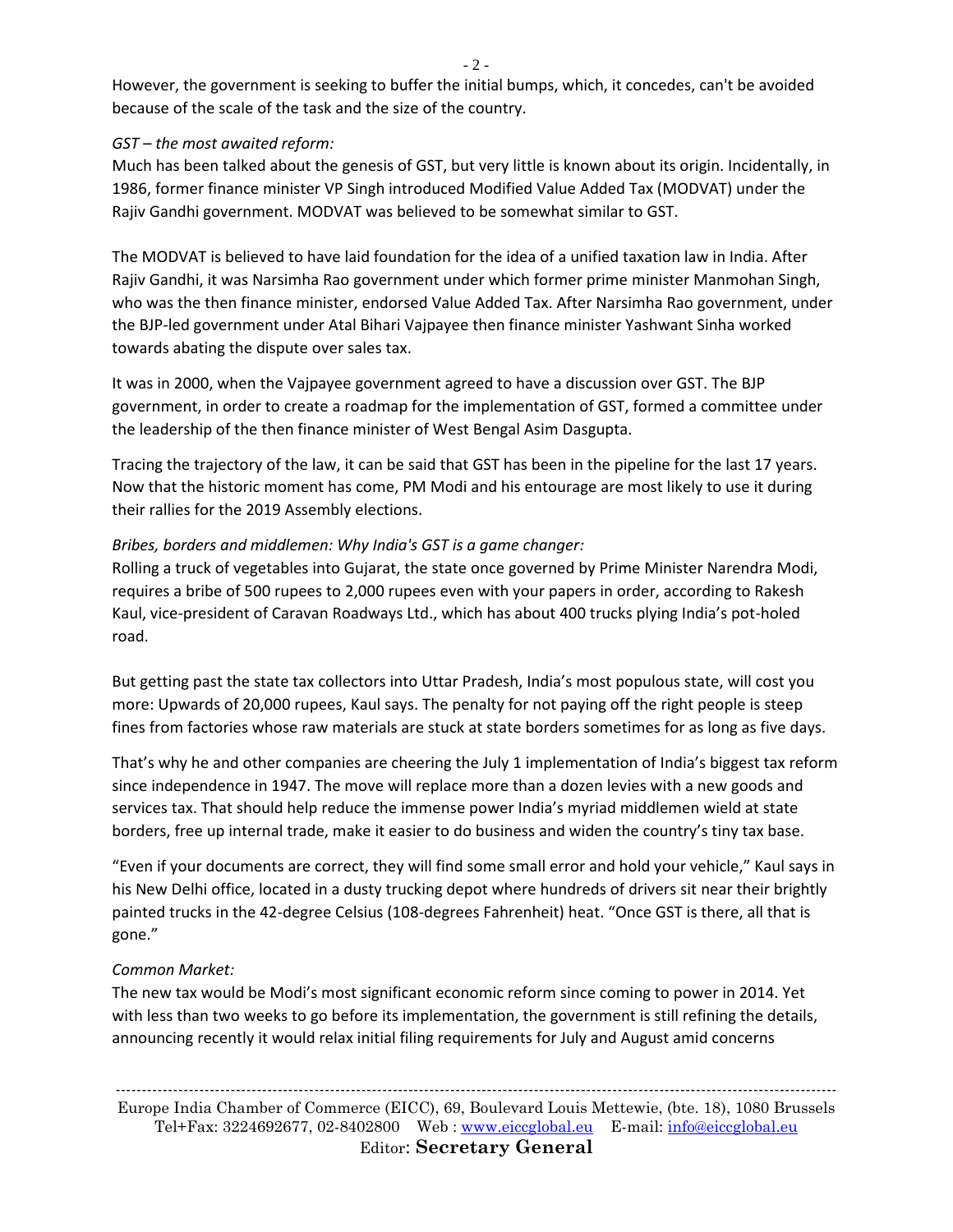businesses were not ready. Despite the last-minute tweaks, Finance Minister Arun Jaitley confirmed the tax would roll out on July 1.

While India already boasts one of the world's fastest growing major economies, architects of the reform say it will stoke efficiency and growth by creating a common market of 1.3 billion consumers, a population greater than the U.S., Europe, Brazil, Mexico and Japan combined.

#### *Quick Take explainer on the new GST:*

Take the border crossings: Lorry drivers in India lose 60 percent of transit time to road blocks, tolls and other stoppages, which means logistics costs are up to three-times higher than international benchmarks. While truck drivers may still need to stop to have their goods checked, cut that time in half, and logistics costs could fall by up to 40 percent, according to a 2014 World Bank report. There's no shortage of hyperbole when it comes to describing the GST changes, which took more than a decade of protracted negotiations before Parliament pushed it through. The government's chief economic adviser Arvind Subramanian described it as "transformational."

#### *Four Brackets*

The GST rollout comes less than a year after the government's surprise move in November to remove 86 percent of currency in circulation -- a decision that contributed to a sharp slowing in growth during the January to March quarter. While the GST is seen as a leap forward in simplifying India's system, getting the reform across the line has required compromises: India will have four tax brackets instead of the flat rate many other countries have.

Air conditioners, refrigerators and makeup will be taxed at 28 percent, for example, while toothpaste lands at 18 percent. Plane tickets attract a 5 percent GST rate, but business class tickets are 12 percent. Staples such as food grains and fresh vegetables are not taxed, while education and health services will continue to be exempted.

#### *Different Countries*

The incoming GST will also force companies to consolidate their supply chain among fewer, larger facilities, says Vineet Agarwal, the managing director of Transport Corp. of India Ltd., which has about 10,000 trucks and around 11 million square feet of warehouses.

One of the biggest goals of the GST is to widen the tax net in an economy where more than 90 percent of workers are employed informally. Companies will need to be in the tax system and prove they paid taxes to claim a credit against their costs. Pressure to comply will increase along the line and the black economy should shrink.

#### *Inevitable Disruption*

Still, the tax may throw up losers. Manufacturing states may initially suffer as the extra revenue is generated in more populous consuming states. There are also sectors untouched by the new tax, including alcohol and real estate. Thousands of tax staff will also need to be trained and complex new IT systems adopted.

To be sure, India isn't alone in introducing a new tax that crosses jurisdictions and territories. More than 150 countries have a value added tax or GST including Canada, Australia and the European Union, according to Deloitte.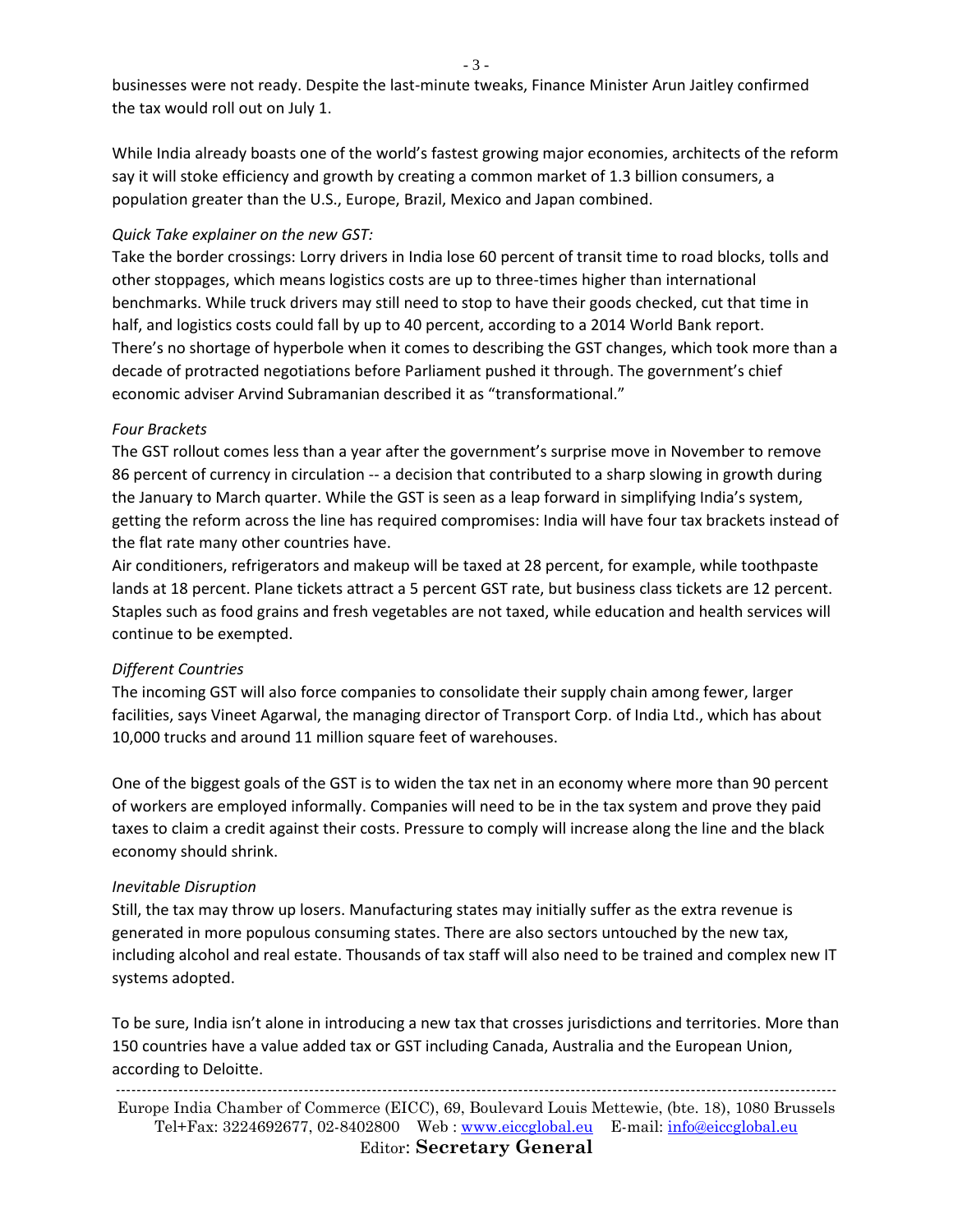$-4-$ 

That informal workforce includes Babu Ram Rajput, a 28-year-old trucker in jeans and sandals who regularly drives goods across a vast swathe of north India.

#### **So What is GST?**

Set to revolutionise the way India does its taxes, GST will be levied on value additions+ at each stage of the production cycle - buying raw materials, processing, manufacturing, warehousing and sale to customers - the monetary worth added at each stage to achieve the final sale to the end customer will be taxed. The final consumer will thus bear only the GST charged by the last dealer in the supply chain, with set-off benefits at all the previous stages.

In what makes it significantly different from the existing system, GST is a destination-based tax. Currently, the central government levies excise duty on the manufacture, and then the state adds VAT (Value Added tax) when the item is sold to the next stage in the cycle  $-$  i.e. from processed raw material like rubber to be manufactured into tyres. Then there would be a VAT at the next point of sale - i.e. when the tyre is sold to the dealership and then to the consumer and so on.

If the tyres are made in Tamil Nadu and used in Delhi, under the GST regime, Delhi will earn the revenue on the final sale, because it is a destination-based tax and this revenue will be collected at the final point of sale/destination. Tamil Nadu will however get the benefits of GST levied at the earliest stages of manufacturing since the tyre was made there.

One Nation, One Tax? Not Quite, Not Yet

GST would apply to all goods other than crude petroleum, motor spirit, diesel, aviation turbine fuel and natural gas. It would apply to all services barring a few to be specified. With the increase of international trade in services, GST has become a global standard. GST will ensure that indirect tax rates and structures are common across India and increase the ease of doing business. This would make doing business in the country tax neutral, irrespective of the choice of place of doing business.

The government has opted for four slabs for both goods and services — 5%, 12%, 18% and 28%. In addition, several items face zero levy, while bullion will attract 3% GST and luxury and sin goods that are in the top bracket will also attract a cess that will be used to compensate states for revenue loss.

Central GST (CGST) which will be levied by Centre

State GST (SGST) Which will be levied by State

Integrated GST (IGST) - which will be levied by Central Government on inter-State supply of goods and services.

*Revenue secretary Hasmukh Adhia has said that the ultimate goal of the government should be to move to a single- or dual-rate goods and services tax regime.* 

The push for bringing in GST in India under a "one country - one tax" solution is probably the second most radical game changer in the Indian economy after the demonetisation exercise conducted a few months ago by the Narendra Modi-led BJP government in India. Looking to radically push the economic output for the country, the government had been prioritising on removing red tapes, which have been clogging the business and investment pipelines in the country for many decades. Aggressive initiatives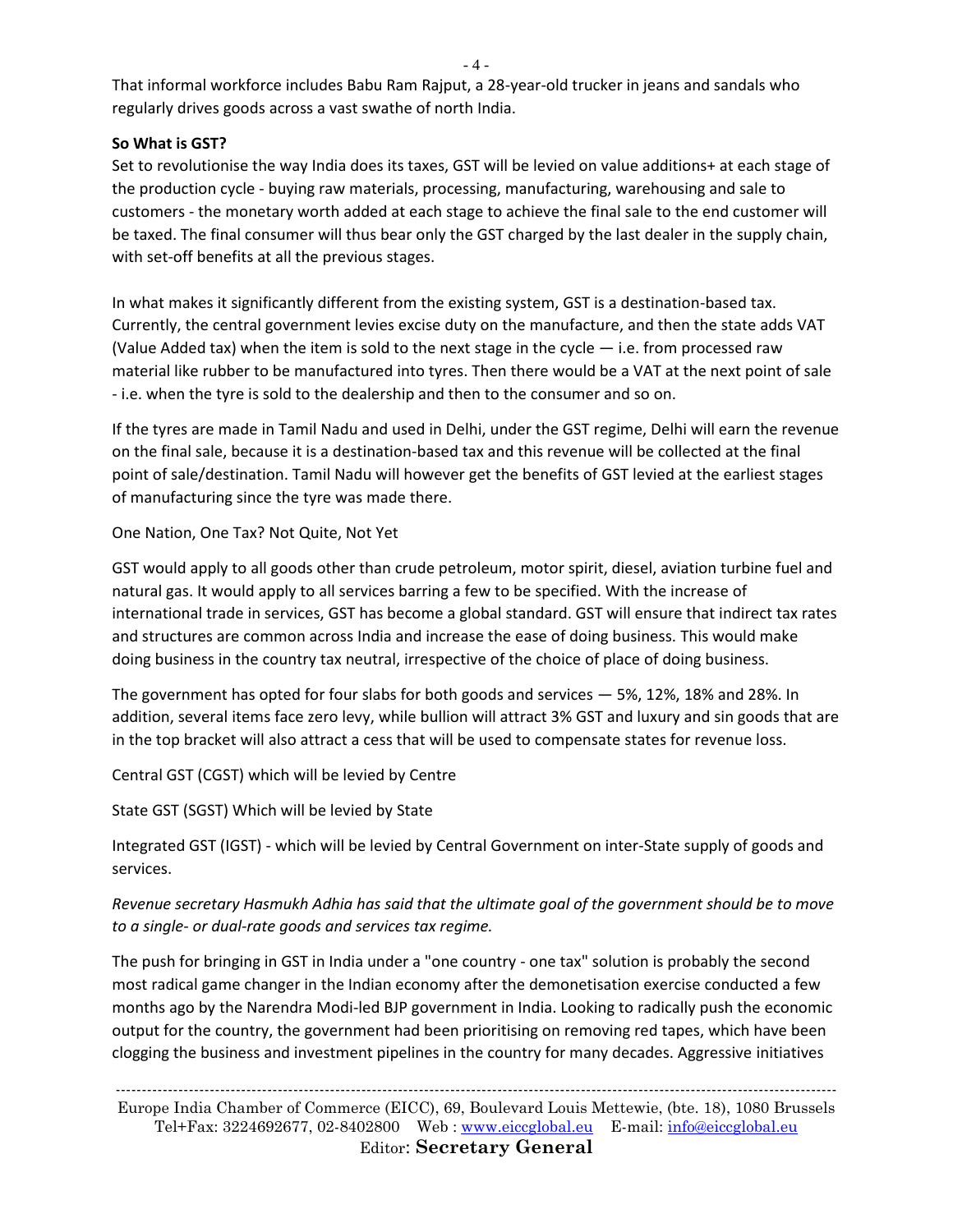such as the "Make in India" drive, along with the likes of land and economic reforms, and seeking to increase foreign direct investments (FDI) into the country signify and cement the priorities set by the government in the country. While the government did face quite a hurdle in passing the GST bill, India finally has the uniform taxation policy from July 1 onwards.

#### *What this means for India:*

India's taxation has been archaic and downright difficult to handle, especially considering the various different state and central taxes in play including the Central Excise Duty, Service Tax, Countervailing Duty, Value Added Tax (VAT), Central Sales Tax (CST), Entertainment Tax and Luxury Tax. Amalgamating several of these state and central taxes into a single tax would mitigate cascading or double taxation, facilitating a common national market and lead to easier administration and enforcement.

From the consumer point of view, the biggest advantage would be in terms of a reduction in the overall tax burden on goods, which are currently estimated at 25-30 percent, facilitate free movement of goods from one state to another without the prolonged paperwork and queuing at state borders for hours for the payment of state tax or entry tax, to a large extent.

This would also translate to facilitating a high-growth trajectory for the Indian economy. However, the key to the reform's success would very much depend on how it is being implemented, and considering the deadline is fast approaching, there are still signs that Indian industry and especially rural and semiurban businesses are ill equipped for such a major transformation. There is also inherent that the shortterm impact may be as significant as demonetisation, if businesses, especially in the rural and developing areas, prove unable to adapt to the new system in the middle of 2017-18 fiscal year.

Whilst these challenges are daunting, the long-term benefits of the GST could prove its most attractive element, with lower tax evasion and reduced costs for governments and businesses making the Indian business landscape ripe for even greater investment. It would also further cement India's position as the world's most pre-eminent growing economy and a leader amongst other countries that follow suit and implement a similar tax.

#### *Key takeaways for foreign firms:*

As for foreign businesses operating in India or looking to set up shop in the subcontinent, the singular taxation system will unify India's 29 states into a single market - just like how the European Union operates. The current complex and often overlapping tax system proved to be a daunting experience for foreign investors, which the GST will now ease. Foreign business and manufacturers will also be more confident and inspired to enter India as the GST system intends to abolish the interstate toll checkpoints which will make the movement of goods between states much easier and cheaper.

Another important aspect of the implementation of the GST is the soft power that it demonstrates. The Indian government will take up the implementation of GST as a living proof the commitments and bold decisions it can take to create a predictable environment for foreign investors. With the many foreign trips slated for the summer, including to Germany, Spain and Russia in the coming weeks, the Indian Prime Minister Narendra Modi will surely bring this up during his diplomatic interactions in a bid to attract more investments into India.

- 5 -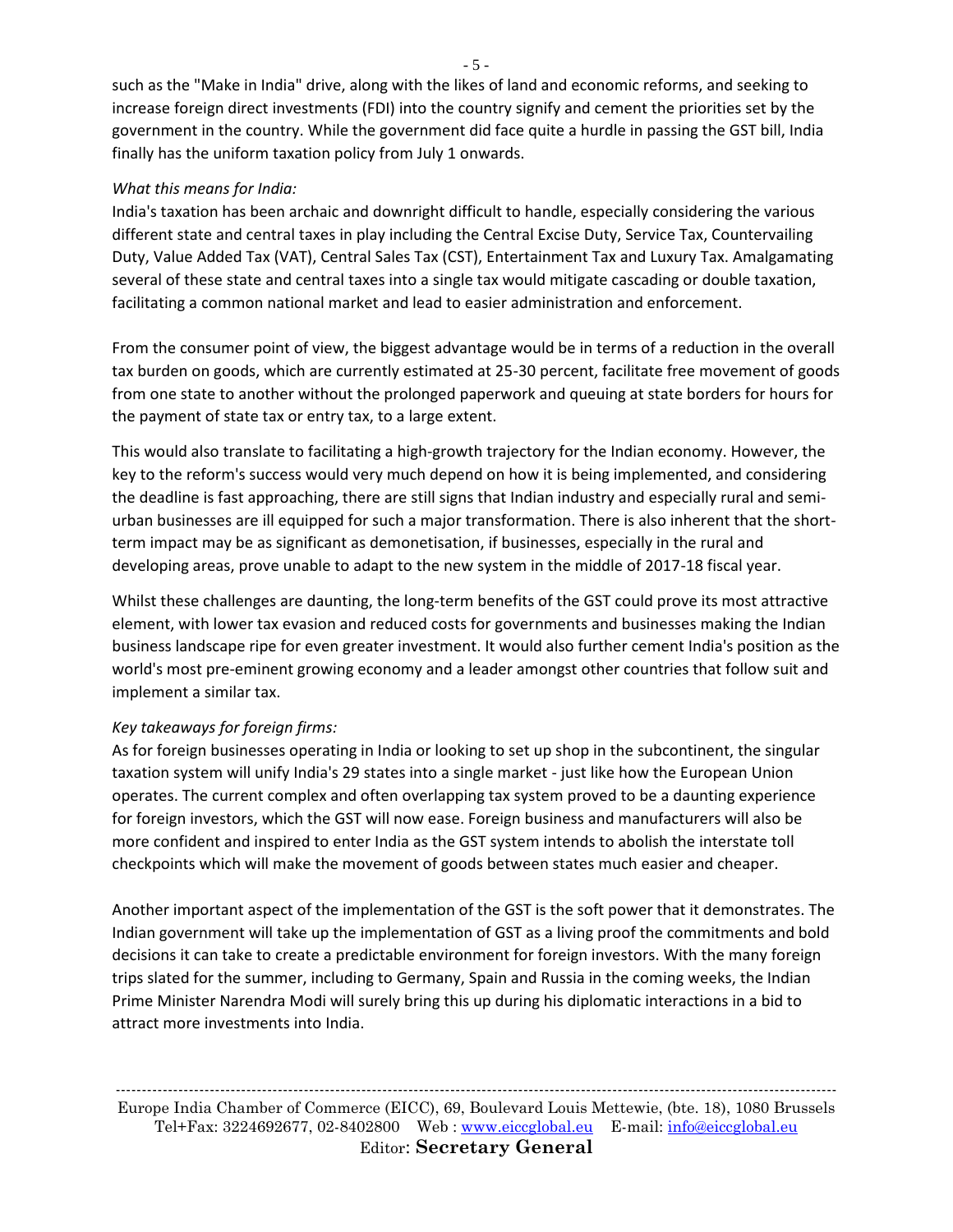One of the growing concerns with regards to the taxation debate has always featured direct and indirect taxation. While some argue that the GST policy heavily depends on the indirect taxation, other than focusing on a direct taxation on the elite, it has to be understood from the abilities and possibilities from India as such. Unlike the well to do GCC economies from the Middle East which have a cash rich industry such as the oil trade to support and supplement its governance, India is largely fragmented.

An indirect taxation, therefore, makes it a shared burden on the people, which is workable. We also have the menace of tax defaulters and money launderers operating out of the very many loopholes present in the archaic laws. A system which heavily relies on direct taxation will, therefore, be very difficult to manage. Of course, after the roll out of GST, it is very important that the Indian government now focuses on initiating reforms to also straighten direct taxation as well.



But pending that here's a graphic example of how the system as implemented from July 1 will work:

------------------------------------------------------------------------------------------------------------------------------------------ Europe India Chamber of Commerce (EICC), 69, Boulevard Louis Mettewie, (bte. 18), 1080 Brussels Tel+Fax: 3224692677, 02-8402800 Web : [www.eiccglobal.eu](http://www.eiccglobal.eu/) E-mail: [info@eiccglobal.eu](mailto:info@eiccglobal.eu) Editor: **Secretary General**

- 6 -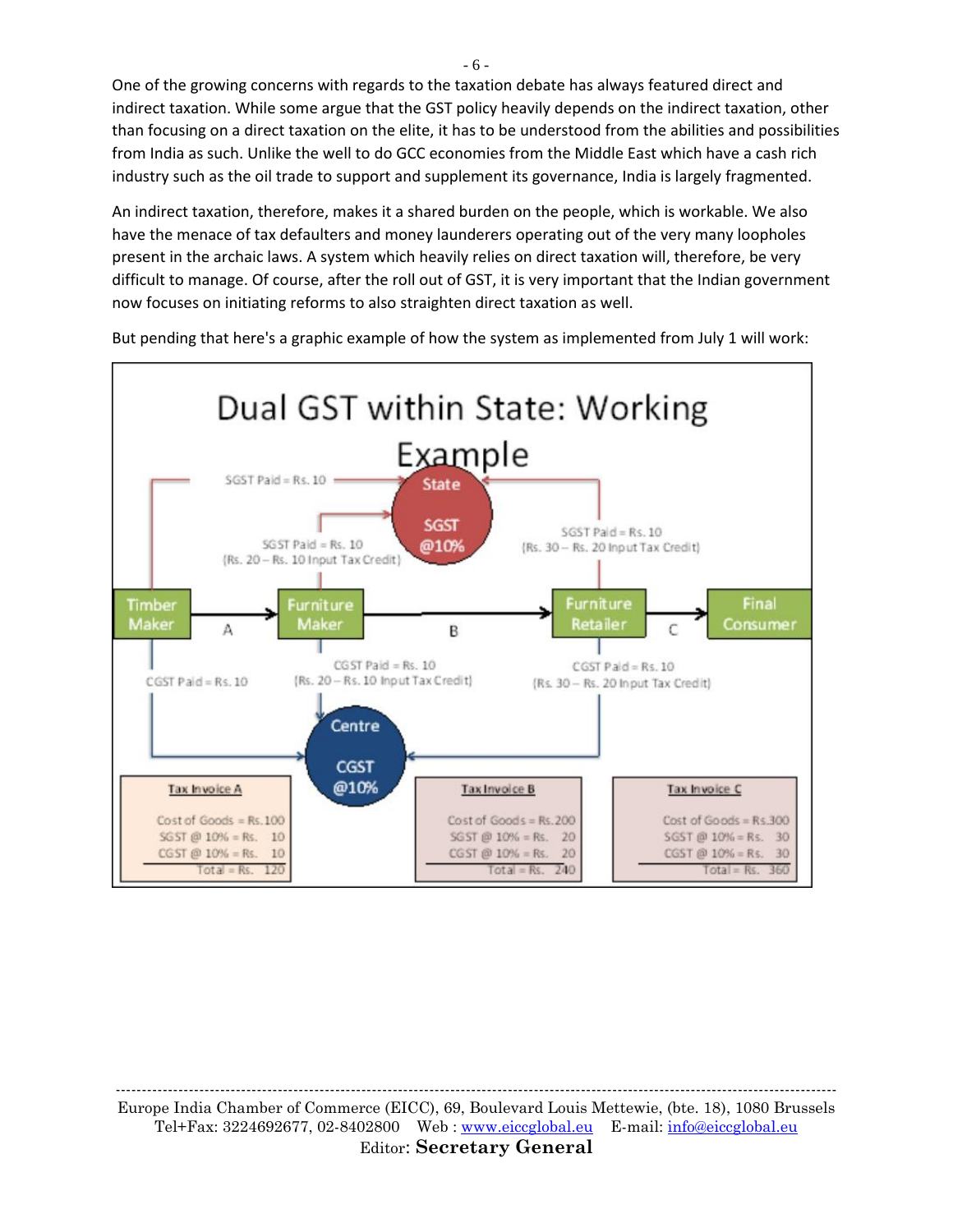

Many VATs and levies currently in vogue will be subsumed by the new system come July 1.

At the Central level, the following taxes are being subsumed:

- 1. Central Excise Duty,
- 2. Additional Excise Duty,
- 3. Service Tax,
- 4. Additional Customs Duty commonly known as Countervailing Duty, and
- 5. Special Additional Duty of Customs.
- At the State level, the following taxes are being subsumed:
- 1. Subsuming of State Value Added Tax/Sales Tax,

2. Entertainment Tax (other than the tax levied by the local bodies), Central Sales Tax (levied by the Centre and collected by the States),

3. Octroi and Entry tax,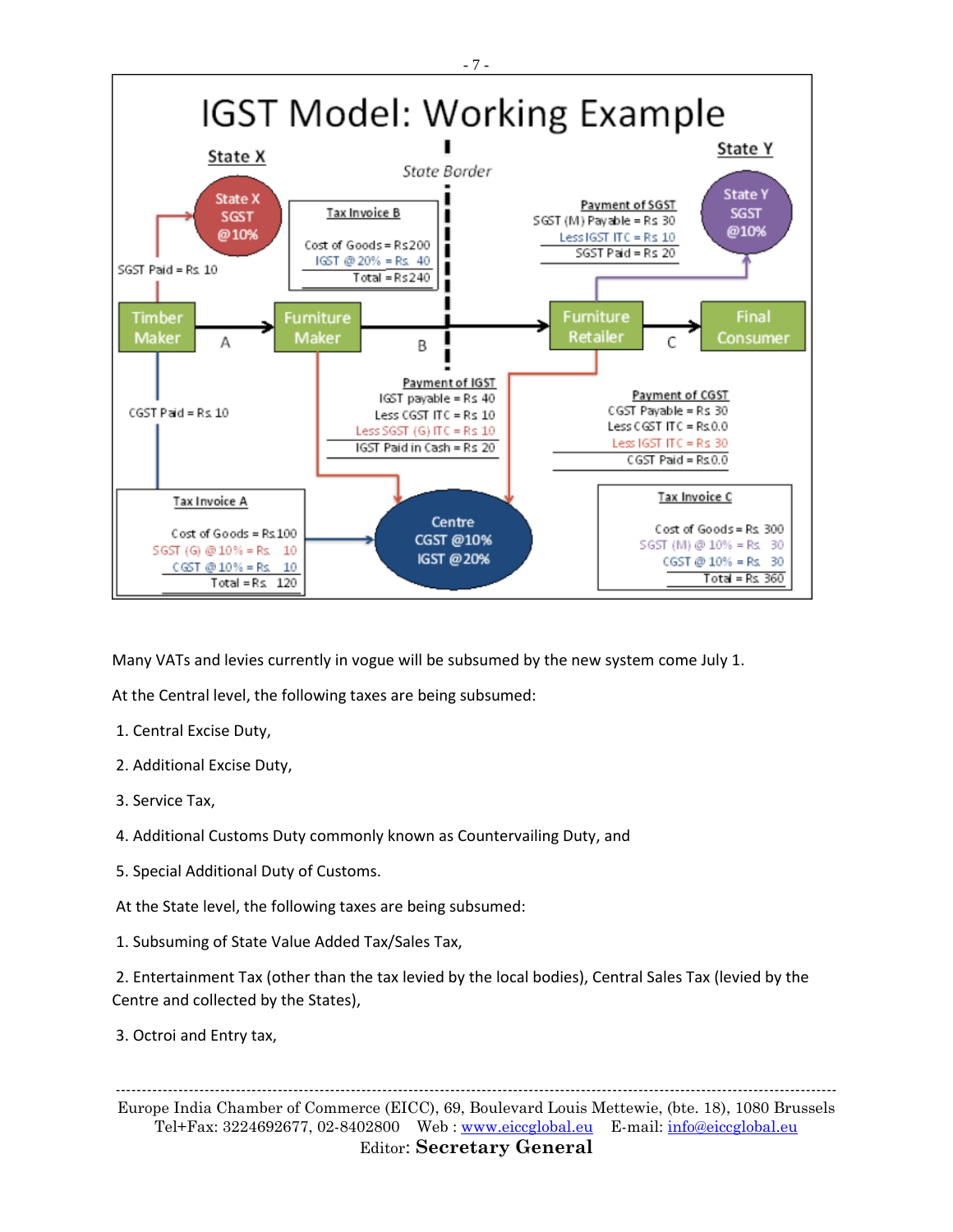4. Purchase Tax,

- 5. Luxury tax, and
- 6. Taxes on lottery, betting and gambling.

#### *FM bets on GST, NPA resolution to lift India's economy*

The roll-out of the goods and services tax (GST) combined with the resolution of banks' bad asset problem would give a big push to the economy and lift GDP growth rate from the fourth quarter lows of 6.1 per cent, finance minister Arun Jaitley said recently. Speaking a day after data showed that annual economic growth unexpectedly slipped to 6.1 per cent in the January-March quarter, its lowest in more than two years, Jaitly refused to accept the theory that the slip owed to the demonetisation exercise. Prime Minister Narendra Modi's shock decision last November to scrap high value banknotes, in the government's hunt for black money. took 86 per cent of currency out of circulation virtually overnight, nearly freezing economic activity.

The move aimed at flushing out illicit wealth, however, pounded consumer demand in the cash economy.

"There are several factors which can contribute to GDP in a particular quarter," Jaitley told a news conference. "There was some slowdown visible, given the global and domestic situation, even prior to demonetisation." The economy had recorded annual growth of 7.5 per cent in July-September before Modi removed the high cash. However, despite the cash crunch at its peak in the October-December quarter, growth was 7 per cent, letting India remain the fastest growing major economy.

Economic expansion in the latest quarter, lower than China's 6.9 per cent, was hurt by a slowdown in farming, manufacturing, services and construction activity.

Addressing the media, the finance minister said the new federal taxation, which is now at the last stage of its implementation, will bring transparency, simplicity and efficiency in the tax administration.

Jaitley said that while the blip in economic growth is short-term, the NDA government has been able to restore the credibility of the Indian economy and the phasing out of corruption and indecisiveness would itself give a further fillip to economic growth.

Jaitley also pointed to other initiatives of the government, such as the implementation of JAM (Jandhan, Aadhar Mobile) trinity based financial inclusion system under which a law relating to Aadhar was enacted so that resources are optimally utilised by plugging the leakages and eliminating the underserved category of beneficiaries.

On demonetisation, Jaitley said, the decision has helped the government in three ways, first by having greater movement towards digitisation of transactions, second, in widening of the tax payers base which contributed to increase in the revenue collections by more than 18 per cent during 2016-17 and third, by sending a strong message that it is no longer safe to deal in cash.

The finance minister said that demonetisation has established a 'new normal'.

He also highlighted the government's achievements in the financial sector, including policies for resolution of banks' bad debt, boosting private sector investment, the Make in India initiative etc.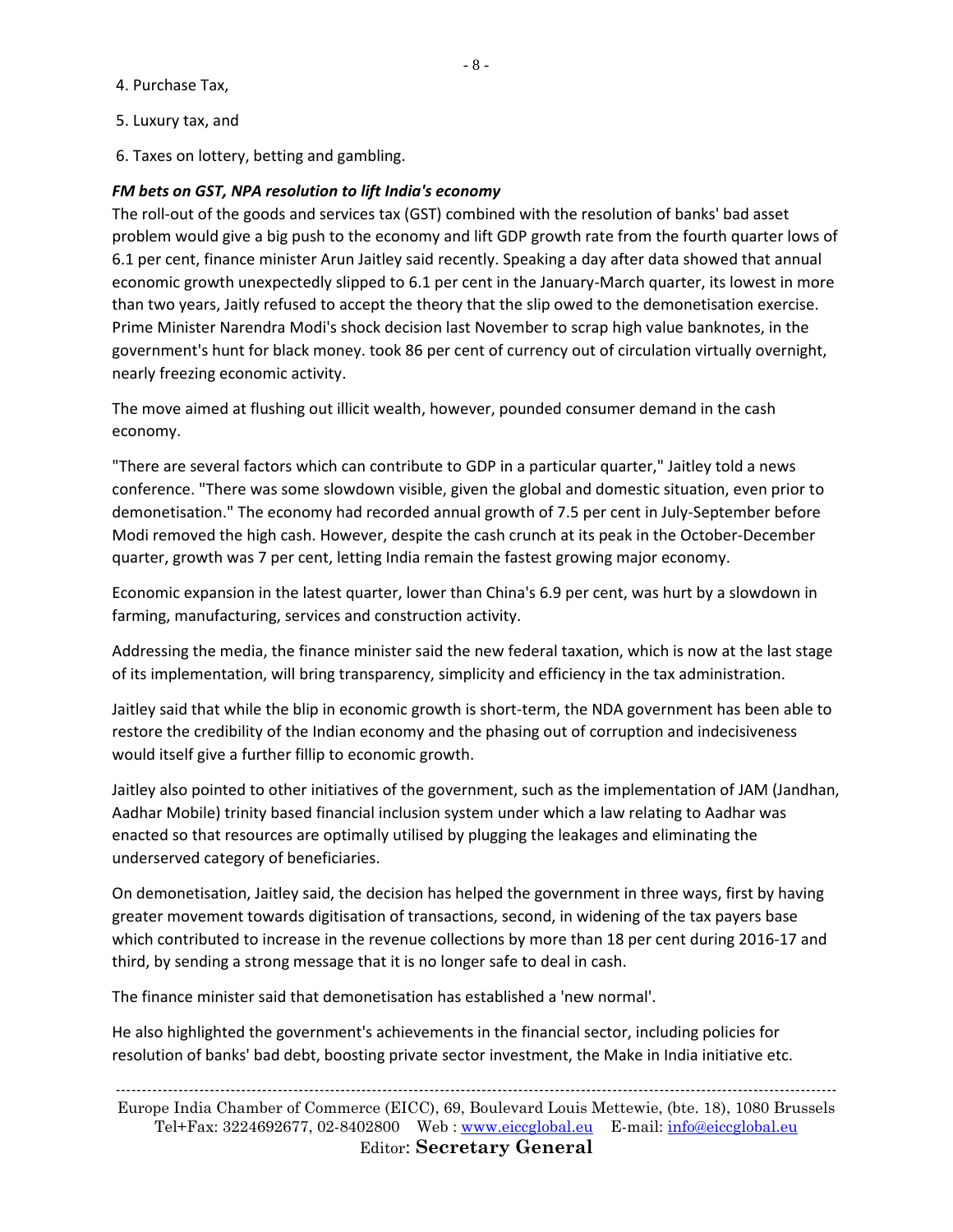**India to set up four think tanks to get help on trade talks**

India is setting up dedicated think tanks for global trade and investment issues, a model effectively adopted in the developed world that is expected to be helpful especially because the country lacks a permanent negotiating team at international fora.

The Department of Commerce under the commerce and industry ministry is setting up four centres for trade and investment law, trade promotion, regional trade and capacity building — to conduct quality research as well as to influence international discourse on issues of India's concern. "These centres will help the government with more research and institutional memory," said an official.

Unlike other countries, where trade negotiators remain on the job for 20 years, the trade negotiating team in India is not permanent. This is because trade negotiators are pulled from government services such as the Indian Administrative Service, Revenue Service and Economic Service, and their continuation in a position is governed by the usual transfer posting rules, making it difficult for them to continue for long durations.

Experts said frequent changes in the team affect both the quality of negotiations at international fora and the final outcome.

They said the centres will help fill the gaps in the current structure of official trade delegations, in which there is often inadequate representation from think tanks. "These centres should do systematic and unbiased analyses on all critical issues in bilateral and multilateral negotiations," said Biswajit Dhar, professor at Jawaharlal Nehru University and former head of Centre for WTO Studies. "They should then advise the government and provide negotiating options. This is what seems to be lacking at present."

To be set up on the lines of the existing Centre for WTO Studies, all four centres will also be part of the Indian Institute of Foreign Trade but located elsewhere. "Continuity is very important in negotiations, which these centres can offer in the long run," Dhar said, commenting on the solid backup these centres will offer in case of frequent movement of negotiators.

The ministry has already appointed the head for Centre for Regional Trade, which will conduct independent research and advise the ministry on trade and investment relevant to specific regions including Africa, ASEAN, China, EU, Japan and Korea, among others.

#### **Indian PM Modi visits Portugal strengthens economic ties**

Prime Minister Narendra Modi on 24 June held talks with his Portuguese counterpart Antonio Costa and discussed ways to further intensify bilateral relations. Modi, who arrived in Portugal on the first leg of his three- nation tour, said his brief visit will further strengthen relations between India and Portugal. Departing from protocol, Portuguese Foreign Minister Augusto Santos Silva received Prime Minister Modi at the airport earlier in the day. Modi is the first Indian Prime Minister to visit Portugal on a bilateral trip, Baglay said. Before leaving for Lisbon, Modi had said during his meeting with Costa, the two leaders will build on their recent discussions and review the progress of various joint initiatives and decisions.

Portuguese Prime Minister Costa tweeted this is an excellent opportunity to review the implementation of the accords agreed during his India visit and sign new agreements.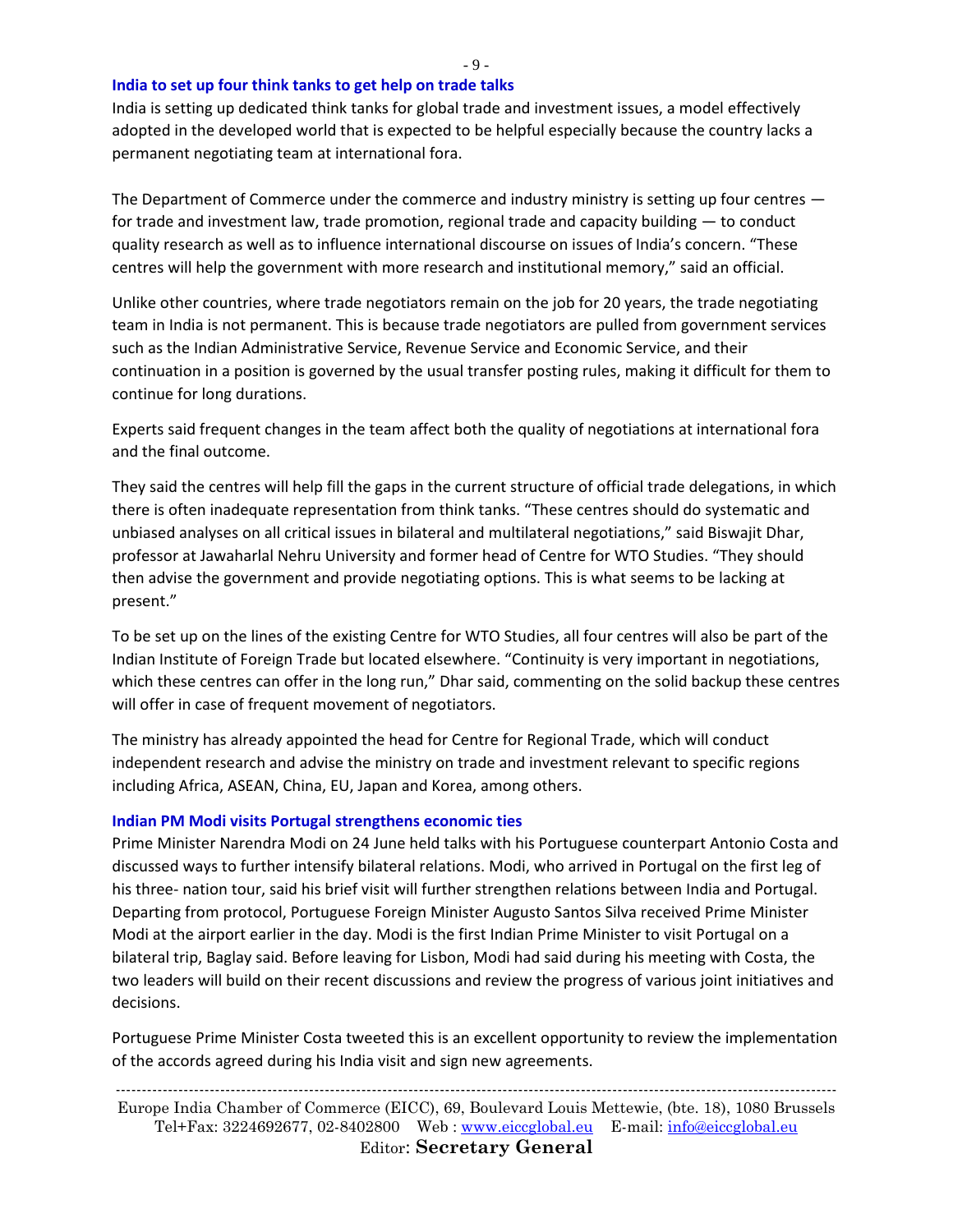Costa had visited India in January this year. Modi and Costa announced the launching of the India-Portugal Start-Up Hub to encourage business ventures by entrepreneurs in the two countries, along with several other bilateral agreements on science, sport and taxation.

#### **Ease of Doing Business: India Overtakes China To Top Global Retail Index, Says Study**

Rapid urbanisation and a growing middle class with higher income levels are driving up consumption across the country, global management consulting firm A T Kearney said.

India has surpassed China to secure the top position among 30 developing countries on ease of doing business, according to a study by global management consulting firm A T Kearney. The report cited India's rapidly expanding economy, easing of foreign direct investment (FDI) rules and a consumption boom are the key drivers for India's top ranking in the Global Retail Development Index or GRDI. The 16th edition of GRDI - 2017 Global Retail Development Index - ranks the top 30 developing countries for retail investment worldwide and analyses 25 macroeconomic and retail-specific variables.

The GRDI report, titled 'The Age of Focus', ranks China in the second place. Despite its slower overall economic growth, the market's size and the continued evolution of retail still make China one of the most attractive markets for retail investment. "The study is unique in that it not only identifies the markets that are most attractive today, but also those that offer future potential," US-headquartered A T Kearney said in a statement.

On India, the report said the country's retail sector has been growing at an annual rate of 20 per cent. Total sales surpassed the \$1 trillion mark last year and the sector is expected to double in size by 2020. "Retail is an integral part of Prime Minister Narendra Modi's development initiatives, Skill India and Make in India, because of its job creation opportunity. Relaxed rules for foreign direct investment (FDI) in key sectors have improved the ease of doing business in India," it said.

"In the past year, the government has allowed 100 per cent foreign ownership in B2B e-commerce businesses and for retailers that sell food products manufactured in India. Government efforts to boost cashless payments (witnessed in the recent nationwide demonetisation exercise) and reform indirect taxation with a nationwide goods and services tax (GST) are also expected to accelerate adoption of modern retail," it added.

Rapid urbanisation and a growing middle class with higher income levels are driving up consumption across the country, the consultancy group said.

India's retail sector has also benefited from the rapid growth in e-commerce. It is projected to grow 30 per cent annually and reach \$48 billion by 2020. Retailers have been quick to seize the opportunity with 86 per cent of e-commerce dominated by pure-play online retailers in 2016. The Indian government's effort to boost cashless payments (witnessed in the recent nationwide demonetisation exercise) and reform indirect taxation with a nationwide goods and services tax (GST) are also expected to accelerate adoption of formal retail, it said.

"India's top ranking is a clear vote of confidence in its retail market and vast growth potential," said Debashish Mukherjee, partner with A T Kearney and head of the consumer industries & retail products practice for India.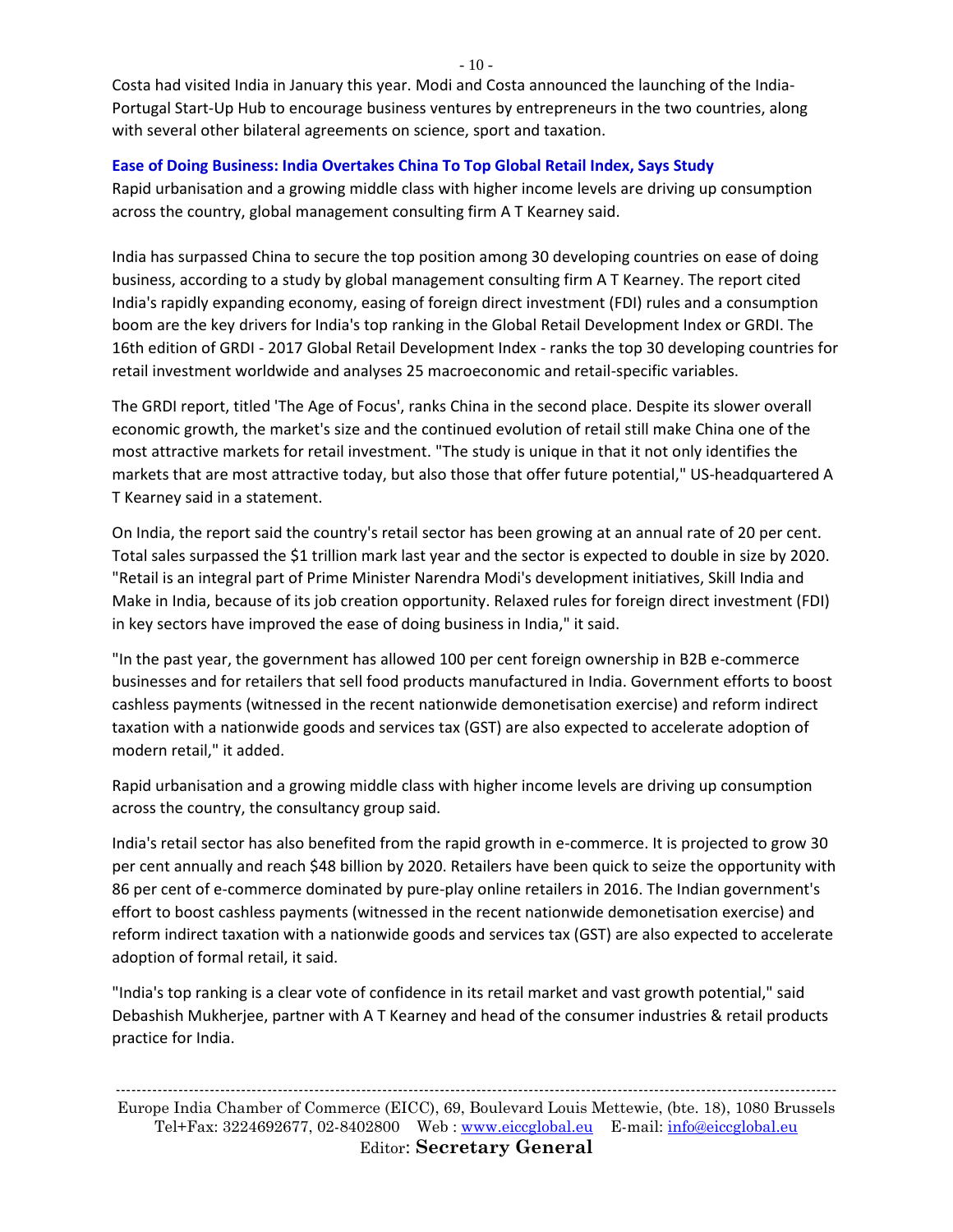- 11 -

#### **Mumbai ranked India's most expensive city for expatriates**

Mumbai has emerged India's most expensive city for expatriates, climbing 25 places to 57th in the Mercer cost-of-living ranking on the back of rapid economic growth, inflation on the goods and services basket and a stable currency against the US Dollar.

Mumbai, also the most populous city in India, is followed by New Delhi (99) and Chennai (135) which rose in the ranking by thirty-one and twenty-three spots, respectively. Bengaluru (166) and Kolkata (184), the least expensive Indian cities, climbed in the ranking as well. Elsewhere in Asia, Bangkok (67) jumped seven places from last year. Jakarta (88) and Hanoi (100) also rose in the ranking, up five and six places, respectively. Karachi (201) and Bishkek (208) remain the region's least expensive cities for expatriates.

In fact, Mumbai (57) is ranked more expensive than cities like Auckland (61), Dallas and Paris (62), Canberra (71), Seattle (76) and Vienna (78 ) . New Delhi and Mumbai have become more expensive over the last year, and their rankings have gone up substantially. "Residential rental prices increased in Mumbai and New Delhi. Due to demonetization, real estate sales market has been severely hit. However, the rental market benefitted from the consumers' sudden withdrawal from the purchase market, thereby putting pressure on rental prices" said Ruchika Pal, India Practice Leader, Global Mobility at Mercer. Mercer's 2017 Cost of Living Survey finds Asian and European cities – particularly Hong Kong (2), Tokyo (3), Zurich (4), and Singapore (5) – top the list of most expensive cities for expatriates.

The costliest city, driven by cost of goods and security, is Luanda (1), the capital of Angola. Other cities appearing in the top 10 of Mercer's costliest cities for expatriates are Seoul (6), Geneva (7), Shanghai (8), New York City (9), and Bern (10). The world's least expensive cities for expatriates, according to Mercer's survey, are Tunis (209), Bishkek (208), and Skopje (206).

Mercer's annual Cost of Living Survey finds African, Asian, and European cities dominate the list of most expensive locations for working abroad. Since mobility has become a core component of multinational organizations' global talent strategy, and the number of international assignees working in number of locations has increased, organisations are focusing on evaluating assignments from a cultural perspective, preparing for regional and lateral moves, and modifying compensation approaches to stay competitive.

As organizations grapple with these challenges, they are working hard to accommodate the needs of their workforce and to support employees' careers. According to Mercer's 2017 Global Talent Trends Study, fair and competitive pay as well as opportunities for promotion are top priorities for employees this year – not surprising given the current climate of uncertainty and change.

#### **India top remittance-receiving country in 2016: UN report**

Indians working across the globe sent home \$62.7 billion last year, making India the top remittancereceiving country surpassing China, according to a UN report. Remittance flows have grown over the last decade at a rate averaging 4.2 per cent annually, from 6 billion in 2007 to 5 billion in 2016.

Indians working across the globe sent home \$62.7 billion last year, making India the top remittancereceiving country surpassing China, according to a UN report. The 'One Family at a Time' study by the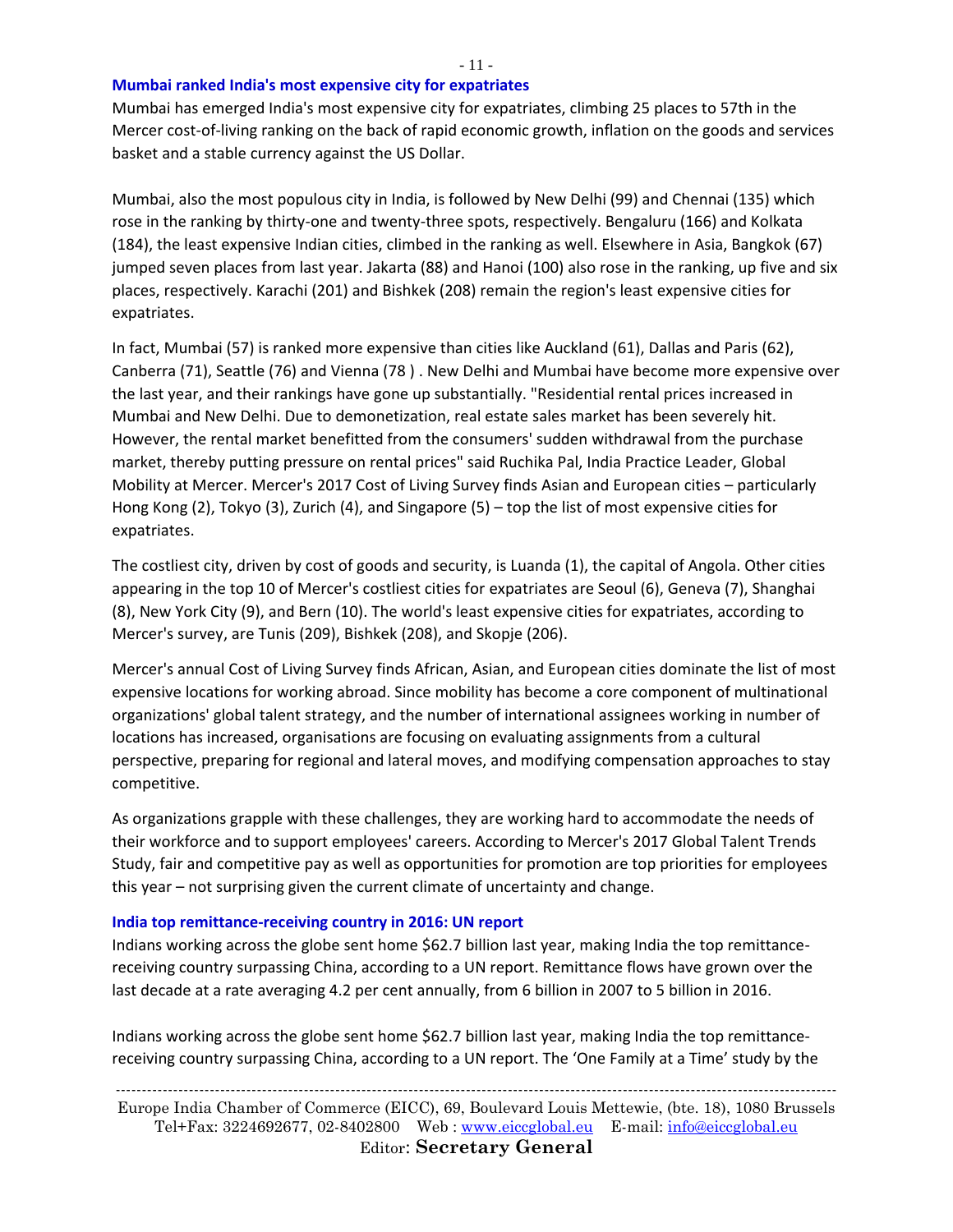UN International Fund for Agricultural Development (IFAD) said about 200 million migrants globally sent more than \$445 million in 2016 as remittances to their families, helping to lift millions out of poverty. Remittance flows have grown over the last decade at a rate averaging 4.2 per cent annually, from \$296 billion in 2007 to \$445 billion in 2016. The study is the first-ever of a 10-year trend in migration and remittance flows over the period 2007-2016. It said 80 per cent of remittances are received by 23 countries, led by India, China, the Philippines, Mexico, and Pakistan.

The top 10 sending countries account for almost half of annual flows, led by the US, Saudi Arabia, and Russia. The study said India was the top receiving country for remittances in 2016 at \$62.7 billion, followed by China (\$61 billion), the Philippines (\$30 billion) and Pakistan (\$20 billion). In the decade between 2007 and 2016, India surpassed China to become the top receiving country for remittances. In 2007, India was in the second spot, behind China, with \$37.2 billion in remittances as compared to \$38.4 billion for China.

The study said Asia is the highest originating region with 77 million migrants; with 48 million remaining within the region. Over the past decade, remittances to Asia and the Pacific increased by 87 per cent, reaching \$244 billion, while migration grew by only 33 per cent in comparison. Asia remains the main remittance-receiving region, with 55 per cent of the global flows and 41 per cent of total migrants. It is projected that an estimated \$6.5 trillion in remittances will be sent to low and middle-income countries between 2015 and 2030.

The study added that the amount of money migrants send to their families in developing countries has risen by 51 per cent over the past decade – far greater than the 28 per cent increase in migration from these countries. This dramatic increase in the amount of money migrants send home to their families in developing countries is helping to lift millions out of poverty and in attaining the Sustainable Development Goals (SDG), the study said. "About 40 per cent of remittances – \$200 billion – are sent to rural areas where the majority of poor people live," said Pedro de Vasconcelos, manager of

IFAD's Financing Facility for Remittances and lead author of the report, adding that the money is spent on food, health care, better educational opportunities and improved housing and sanitation. "Remittances are therefore critical to help developing countries achieve the Sustainable Development Goals (SDG)," de Vasconcelos said. Currently, about 200 million migrant workers support some 800 million family members globally. In 2017, an expected one-in-seven people globally will be involved in either sending or receiving more than \$450 billion in remittances, according to the report.

Migration flows and remittances are having large-scale impacts on the global economy and political landscape. Total migrant earnings are estimated at \$3 trillion annually, approximately 85 per cent of which remains in the host countries. The money sent home averages less than one per cent of their host's GDP. Taken together, these individual remittances account for more than three times the combined official development assistance (ODA) from all sources, and more than the total foreign direct investment to almost every low-and middle-income country.

The report makes several recommendations for improving public policies and outlines proposals for partnerships with the private sector to reduce costs and create opportunities for migrants and their families to use their money more productively. "As populations in developed countries continue to age, the demand for migrant labour is expected to keep growing in the coming years," de Vasconcelos said.

- 12 -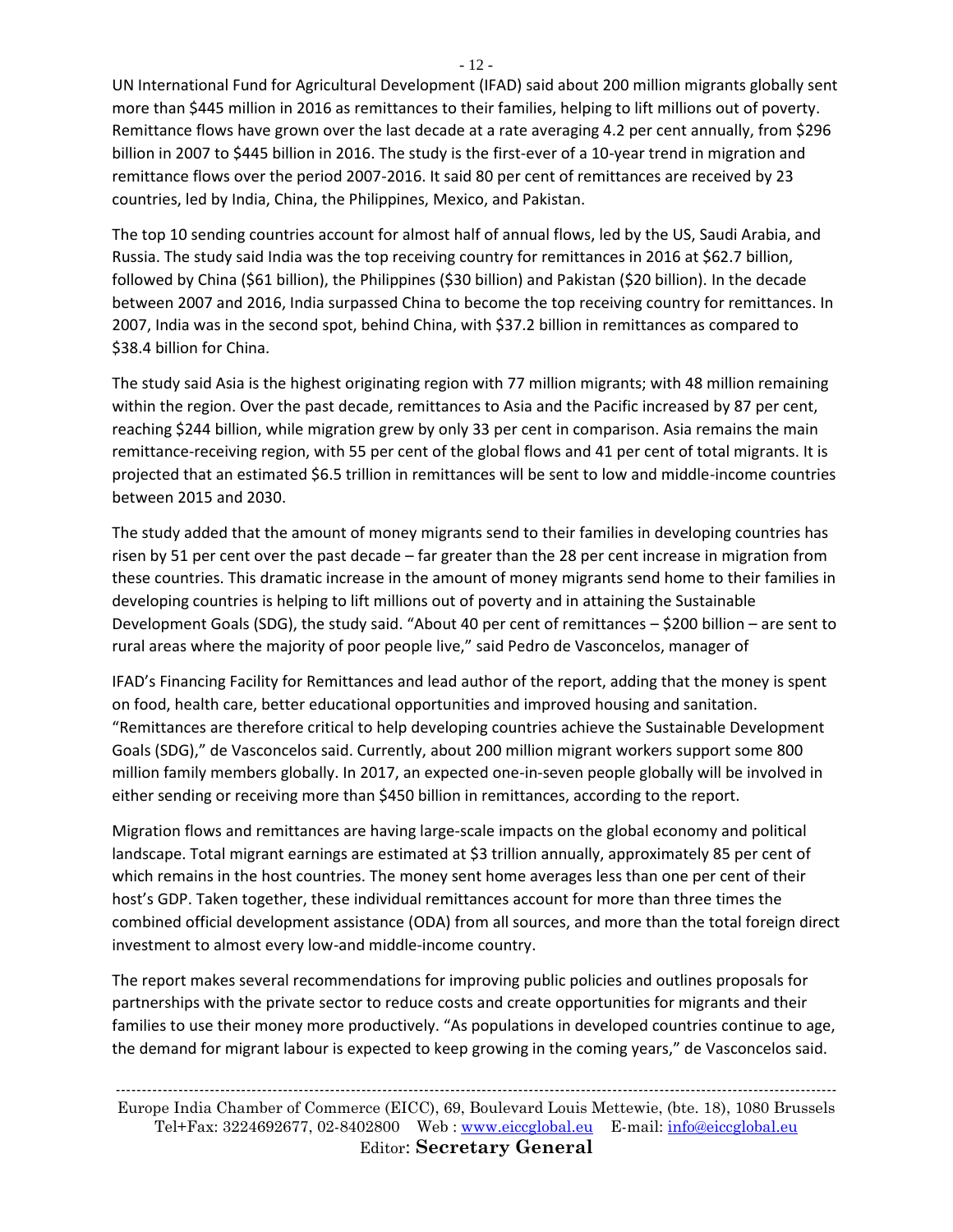- 13 -

"However, remittances can help the families of migrants build a more secure future, making migration for young people more of a choice than a necessity," he added.

Despite the decade-long trend, IFAD President Gilbert Houngbo noted the impact of remittances must first be viewed one family at a time. "It is not about the money being sent home, it is about the impact on people's lives. The small amounts of \$200 or \$300 that each migrant sends home to make up about 60 per cent of the family's household income, and this makes an enormous difference in their lives and the communities in which they live," Houngbo said**.**

#### **India signs OECD convention to plug tax treaty loopholes**

India has signed the Organisation for Economic Cooperation and Development (OECD) convention on Base Erosion and Profit Shifting (BEPS) that will help update existing tax treaties and close loopholes in thousands of cross-border transactions.

Finance minister Arun Jaitley signed the multilateral instrument at the OECD headquarters in Paris on 7 June.

The OECD multilateral convention aims to crack down on anybody trying to create a structure for tax evasion, including stashing of profits and investment funds abroad primarily with a view to evade taxes.

The convention will help modify India's existing treaties to curb revenue loss through treaty abuse and Base Erosion and Profit Shifting strategies by ensuring that profits are taxed where substantive economic activities generating the profits are carried out.

The signing of the multilateral convention on tax treaty related measures under the OECD-G20 BEPS project would also help resolve double taxation or transfer pricing issues face by several taxpayers.

The signing of the multilateral instrument (MLI) at Paris on 7 June could open the doors for India to entertain bilateral advance pricing agreements (APAs) or mutual agreement procedures (MAP) with several countries for resolving transfer pricing issues.

India can now swiftly implement a series of tax treaty measures to update existing bilateral treaties and reduce chances of tax avoidance by multinational enterprises.

It will also strengthen provisions to resolve treaty disputes, including mandatory binding arbitration, thereby reducing double taxation and increasing tax certainty.

The new convention, developed through negotiations involving more than 100 countries and jurisdictions, has the mandate of G20 finance ministers and central bank governors. Ministers and highlevel officials from 76 countries and jurisdictions have signed or formally expressed their intention to sign the multilateral convention.

According to OECD Secretary-General Angel Gurría: ''We are moving towards rapid implementation of the far-reaching reforms agreed under the BEPS project in more than 1,100 tax treaties worldwide, and radically transforming the way that tax treaties are modified.''

Beyond saving signatories from the burden of re-negotiating these treaties bilaterally, the new convention will result in more certainty and predictability for businesses, and a better functioning international tax system ''for the benefit of our citizens'', says Gurria.

------------------------------------------------------------------------------------------------------------------------------------------ Europe India Chamber of Commerce (EICC), 69, Boulevard Louis Mettewie, (bte. 18), 1080 Brussels Tel+Fax: 3224692677, 02-8402800 Web : [www.eiccglobal.eu](http://www.eiccglobal.eu/) E-mail: [info@eiccglobal.eu](mailto:info@eiccglobal.eu)

#### Editor: **Secretary General**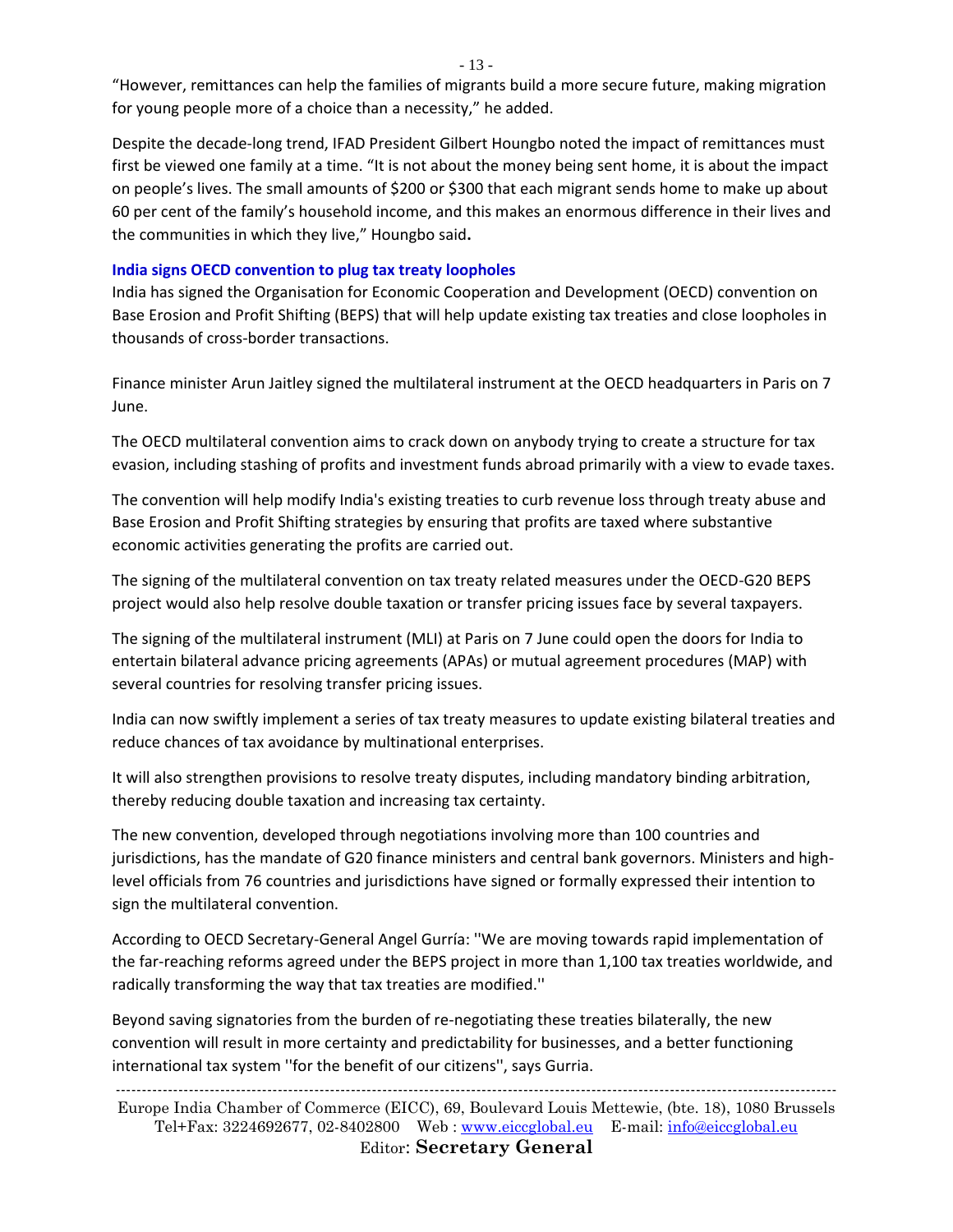The OECD/G20 BEPS project helps governments close the gaps in existing international rules that allow corporate profits to ''disappear'' or be artificially shifted to low- or no-tax environments, where companies have little or no economic activity.

It is estimated that governments lose an estimate \$100-240 billion (or about 4-10 per cent of global corporate income tax liabilities) in annual revenues from BEPS.

The multilateral convention signed at Paris has identified 15 actions requiring changes to more than 3,000 bilateral tax treaties, a burdensome and time consuming process. This convention would swiftly modify all covered bilateral tax treaties (including investment agreements) to implement BEPS measures.

While India has made a provisional list of Covered Tax Agreements and a provisional list of reservations while signing the convention, the final lists for both will be submitted at the time of submission of instrument of ratification.

# **EC fines Google record \$2.7 bn for misusing shopping service**

The European Commission has fined Google 2.42 billion Euros (roughly 2.7 billion dollars) for abusing its dominance in search engine to gain illegal advantage to its own comparison shopping service. This is the biggest fine ever levied by the European Union on any company for breach of antitrust regulations and way above the \$1 billion that many expected. The EC anti-trust commission found Google abusing its market dominance as a search engine by giving an illegal advantage to another Google product, its comparison shopping service.

The company has been asked to end the comparison service in EU within 90 days or face penalty of up to 5 per cent of the average daily worldwide turnover of Alphabet, Google's parent company.

"Google has come up with many innovative products and services that have made a difference to our lives. That's a good thing. But Google's strategy for its comparison shopping service wasn't just about attracting customers by making its product better than those of its rivals. Instead, Google abused its market dominance as a search engine by promoting its own comparison shopping service in its search results, and demoting those of competitors,'' Commissioner Margrethe Vestager, in charge of competition policy, said. "What Google has done is illegal under EU antitrust rules. It denied other companies the chance to compete on the merits and to innovate.

And most importantly, it denied European consumers a genuine choice of services and the full benefits of innovation," she added. Google, which has a monopoly in the search engine space, finds 90 per cent of its revenue from advertisements that are shown to customers along with search results. Google earns most of its revenue from this. Google started comparison shopping in Europe in 2004 with 'Froogle', which was later re-named to 'Google Product Search' in 2008 before finally being labelled as 'Google Shopping' in 2013. Google is not involved in any selling business like Amazon or Flipkart, which sell products directly. It merely does a comparison for customers looking for better products, helping them to make decisions. It is a product comparison platform where users can compare products and their prices online and find deals from a multitude of online retailers of all types such as Amazon, eBay and so on.

------------------------------------------------------------------------------------------------------------------------------------------ Europe India Chamber of Commerce (EICC), 69, Boulevard Louis Mettewie, (bte. 18), 1080 Brussels Tel+Fax: 3224692677, 02-8402800 Web : [www.eiccglobal.eu](http://www.eiccglobal.eu/) E-mail: [info@eiccglobal.eu](mailto:info@eiccglobal.eu) Editor: **Secretary General**

- 14 -